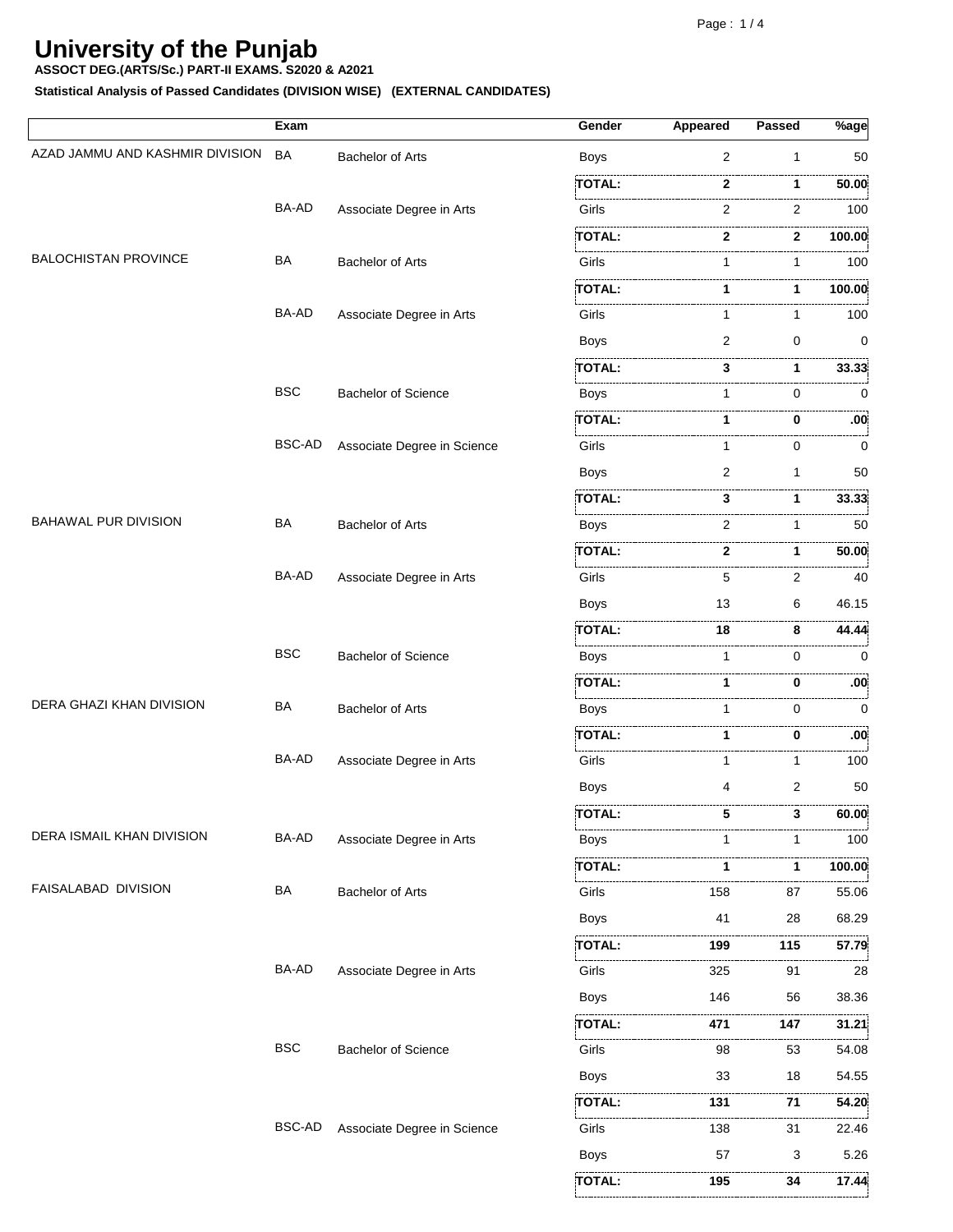**ASSOCT DEG.(ARTS/Sc.) PART-II EXAMS. S2020 & A2021**

**Statistical Analysis of Passed Candidates (DIVISION WISE) (EXTERNAL CANDIDATES)**

|                            | Exam          |                             | Gender        | Appeared | Passed   | $%$ age    |
|----------------------------|---------------|-----------------------------|---------------|----------|----------|------------|
| <b>GUJRANWALA DIVISION</b> | BA            | Bachelor of Arts            | Girls         | 1,771    | 1018     | 57.48      |
|                            |               |                             | <b>Boys</b>   | 316      | 182      | 57.59      |
|                            |               |                             | TOTAL:        | 2087     | 1200     | .<br>57.50 |
|                            | BA-AD         | Associate Degree in Arts    | Girls         | 5,021    | 2194     | 43.7       |
|                            |               |                             | Boys          | 1,351    | 425      | 31.46      |
|                            |               |                             | <b>TOTAL:</b> | 6372     | 2619     | 41.10      |
|                            | <b>BSC</b>    | <b>Bachelor of Science</b>  | Girls         | 393      | 218      | 55.47      |
|                            |               |                             | <b>Boys</b>   | 134      | 68       | 50.75      |
|                            |               |                             | TOTAL:        | .<br>527 | .<br>286 | 54.27      |
|                            | <b>BSC-AD</b> | Associate Degree in Science | Girls         | 855      | 320      | 37.43      |
|                            |               |                             | <b>Boys</b>   | 214      | 20       | 9.35       |
|                            |               |                             | TOTAL:        | 1069     | 340      | 31.81      |
| ISLAMABAD FEDERAL AREA     | <b>BA</b>     | <b>Bachelor of Arts</b>     | Girls         | 38       | 20       | 52.63      |
|                            |               |                             | <b>Boys</b>   | 15       | 5        | 33.33      |
|                            |               |                             | <b>TOTAL:</b> | 53       | 25       | .<br>47.17 |
|                            | BA-AD         | Associate Degree in Arts    | Girls         | 142      | 59       | 41.55      |
|                            |               |                             | <b>Boys</b>   | 64       | 11       | 17.19      |
|                            |               |                             | <b>TOTAL:</b> | 206      | 70       | 33.98      |
|                            | <b>BSC</b>    | Bachelor of Science         | Girls         | 15       | 8        | 53.33      |
|                            |               |                             | Boys          | 3        | 1        | 33.33      |
|                            |               |                             | <b>TOTAL:</b> | 18       | .<br>9   | 50.00      |
|                            | BSC-AD        | Associate Degree in Science | Girls         | 15       | 4        | 26.67      |
|                            |               |                             | <b>Boys</b>   | 4        | 0        | 0          |
|                            |               |                             | TOTAL:        | 19       | 4        | 21.05<br>. |
| <b>LAHORE DIVISION</b>     | BA            | <b>Bachelor of Arts</b>     | Girls         | 3,253    | 1601     | 49.22      |
|                            |               |                             | Boys          | 1,399    | 594      | 42.46      |
|                            |               |                             | TOTAL:        | 4652     | <br>2195 | .<br>47.18 |
|                            | BA-AD         | Associate Degree in Arts    | Girls         | 9,194    | 3782     | 41.14      |
|                            |               |                             | Boys          | 6,312    | 1711     | 27.11      |
|                            |               |                             | TOTAL:        | 15506    | 5493     | 35.42      |
|                            | <b>BSC</b>    | <b>Bachelor of Science</b>  | Girls         | 639      | 399      | 62.44      |
|                            |               |                             | <b>Boys</b>   | 369      | 150      | 40.65      |
|                            |               |                             | TOTAL:        | 1008     | .<br>549 | 54.46      |
|                            | <b>BSC-AD</b> | Associate Degree in Science | .<br>Girls    | 1,257    | 537      | 42.72      |
|                            |               |                             | <b>Boys</b>   | 677      | 87       | 12.85      |
|                            |               |                             | .<br>TOTAL:   | 1934     | 624      | 32.26      |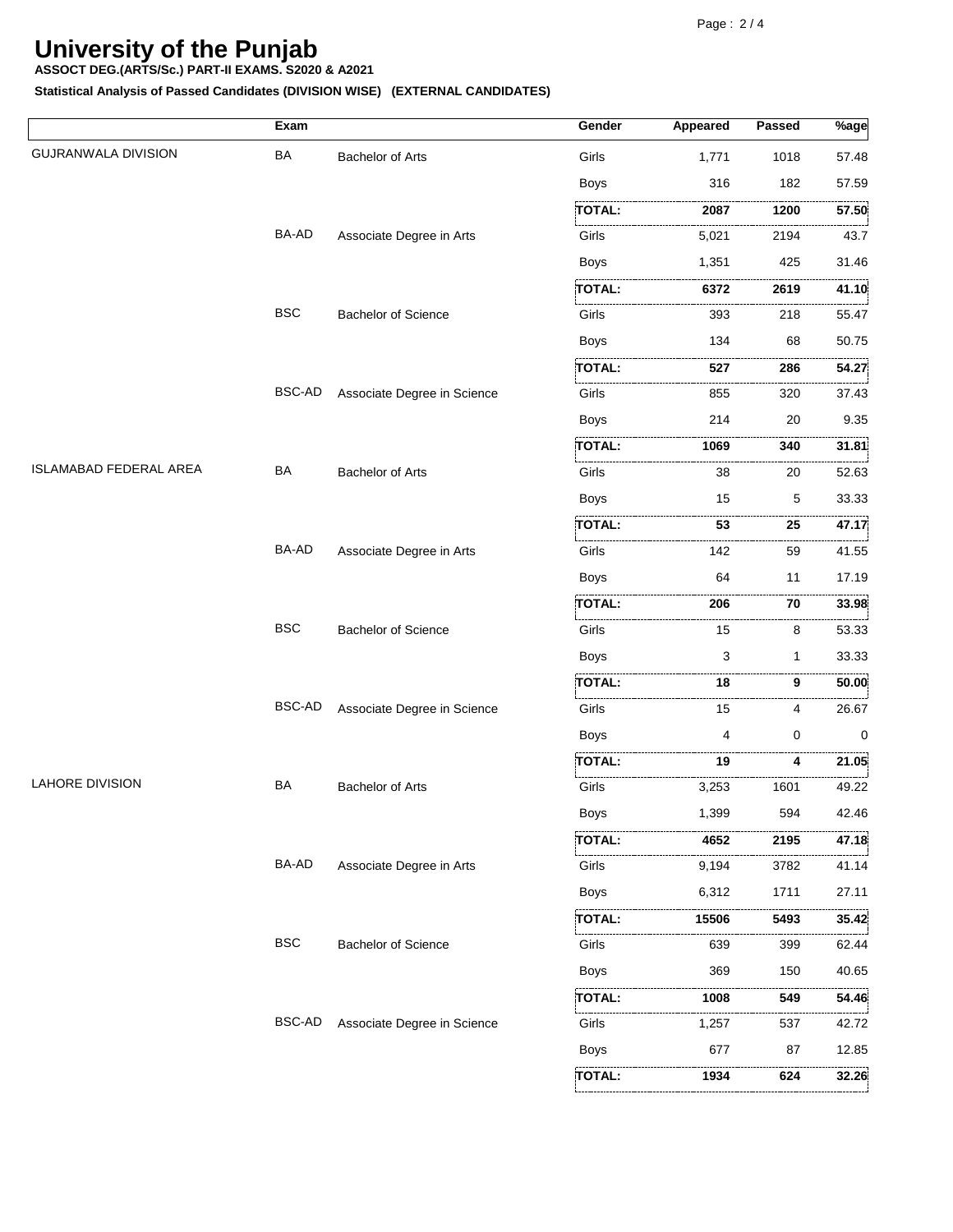**ASSOCT DEG.(ARTS/Sc.) PART-II EXAMS. S2020 & A2021**

**Statistical Analysis of Passed Candidates (DIVISION WISE) (EXTERNAL CANDIDATES)**

|                        | Exam          |                             | Gender        | <b>Appeared</b> | <b>Passed</b>       | $%$ age          |
|------------------------|---------------|-----------------------------|---------------|-----------------|---------------------|------------------|
| <b>MULTAN DIVISION</b> | BA            | <b>Bachelor of Arts</b>     | Girls         | 3               | 2                   | 66.67            |
|                        |               |                             | <b>Boys</b>   | 4               | 1                   | 25               |
|                        |               |                             | TOTAL:        | 7               | 3                   | 42.86            |
|                        | BA-AD         | Associate Degree in Arts    | Girls         | 3               | .<br>2              | 66.67            |
|                        |               |                             | <b>Boys</b>   | 29              | 5                   | 17.24            |
|                        |               |                             | <b>TOTAL:</b> | 32              | .<br>$\overline{7}$ | 21.88            |
|                        | <b>BSC</b>    | <b>Bachelor of Science</b>  | Girls         | 2               | $\mathbf{1}$        | 50               |
|                        |               |                             | <b>Boys</b>   | 1               | 0                   | 0                |
|                        |               |                             | <b>TOTAL:</b> | 3               | 1                   | 33.33            |
|                        | <b>BSC-AD</b> | Associate Degree in Science | Girls         | 1               | 0                   | 0                |
|                        |               |                             | <b>Boys</b>   | 1               | 0                   | 0                |
|                        |               |                             | TOTAL:        | 2               | 0                   | .00              |
| NORTHERN AREA          | BA            | <b>Bachelor of Arts</b>     | Girls         | 1               | 1                   | 100              |
|                        |               |                             | TOTAL:        | 1               | 1                   | 100.00           |
|                        | BA-AD         | Associate Degree in Arts    | Girls         | 2               | 2                   | 100              |
|                        |               |                             | <b>Boys</b>   | 1               | 1                   | 100              |
|                        |               |                             | <b>TOTAL:</b> | 3               | 3                   | 100.00           |
|                        | <b>BSC</b>    | <b>Bachelor of Science</b>  | Girls         | 4               | .<br>3              | .<br>75          |
|                        |               |                             | TOTAL:        |                 | .<br>3              | 75.00            |
| <b>KPK PROVINCE</b>    | BA            | <b>Bachelor of Arts</b>     | Girls         | 4               | 3                   | 75               |
|                        |               |                             | <b>TOTAL:</b> | 4               | .<br>3              | 75.00            |
|                        | BA-AD         | Associate Degree in Arts    | Girls         | 1               | 0                   | 0                |
|                        |               |                             | <b>Boys</b>   | 5               | 3                   | 60               |
|                        |               |                             | TOTAL:        | 6               | 3                   | 50.00            |
| RAWALPINDI DIVISION    | BA            | <b>Bachelor of Arts</b>     | Girls         | 1,116           | 497                 | 44.53            |
|                        |               |                             | <b>Boys</b>   | 132             | 53                  | 40.15            |
|                        |               |                             | <b>TOTAL:</b> | 1248            | 550                 | 44.07            |
|                        | BA-AD         | Associate Degree in Arts    | Girls         | 2,039           | 548                 | 26.88            |
|                        |               |                             | Boys          | 444             | 81                  | 18.24            |
|                        |               |                             | <b>TOTAL:</b> | 2483            | 629                 | .<br>25.33       |
|                        | <b>BSC</b>    | <b>Bachelor of Science</b>  | Girls         | 476             | 250                 | 52.52            |
|                        |               |                             | Boys          | 159             | 83                  | 52.2             |
|                        |               |                             | TOTAL:        | 635             | 333<br>.            | 52.44<br>.       |
|                        | <b>BSC-AD</b> | Associate Degree in Science | Girls         | 923             | 329                 | 35.64            |
|                        |               |                             | <b>Boys</b>   | 143             | 20                  | 13.99            |
|                        |               |                             | TOTAL:        | 1066            | 349                 | 32.74            |
| SIND PROVINCE          | BA-AD         | Associate Degree in Arts    | Girls         | 1               | 0                   | 0                |
|                        |               |                             | <b>Boys</b>   | 1               | 0                   | 0                |
|                        |               |                             | TOTAL:        | 2               | 0                   | .00 <sub>i</sub> |